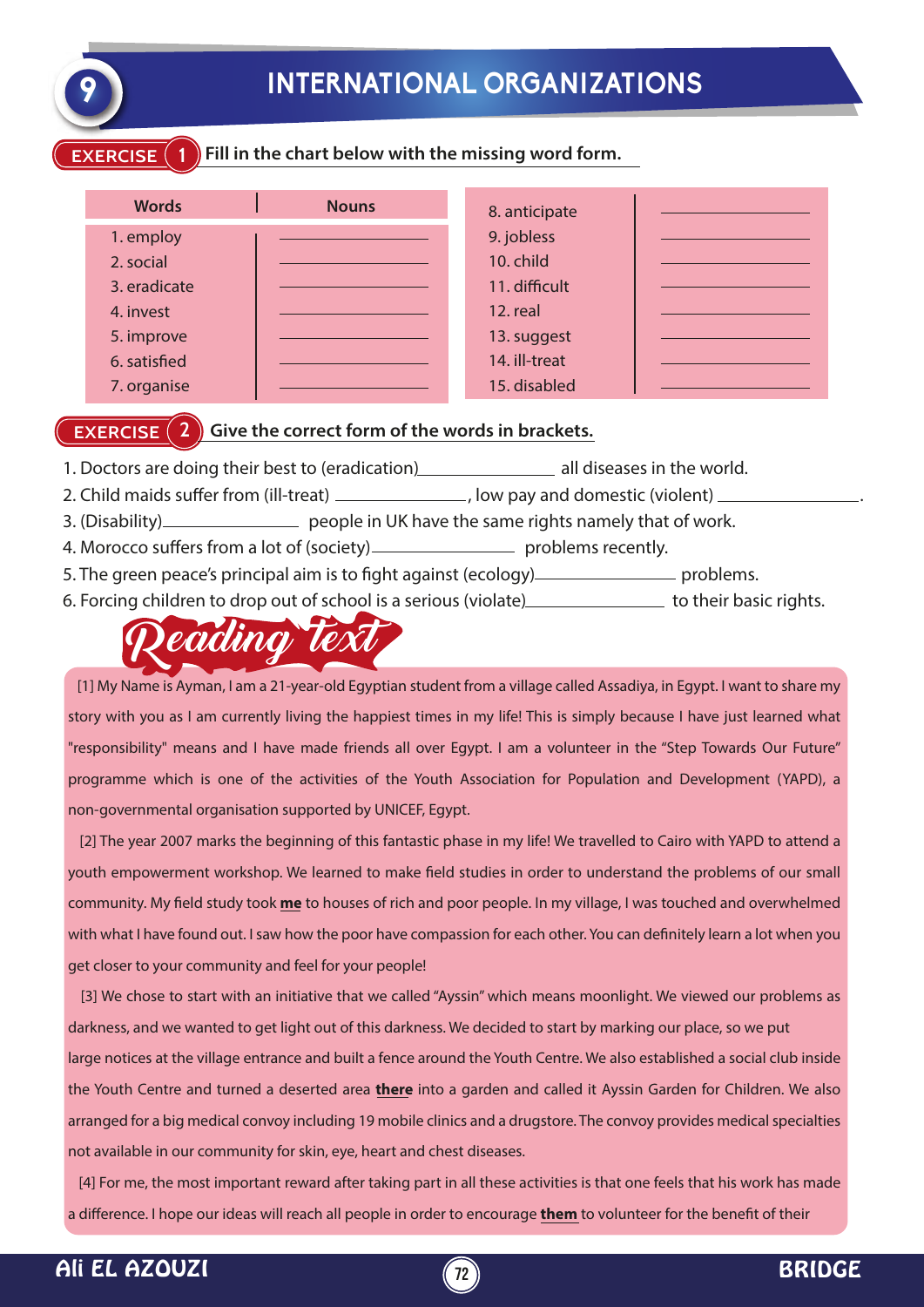community. I hope a weekly or a monthly TV programme will present our lectures, workshops and every step we take in "Step Towards Our Future" programme. In this manner, parents will know what their sons and daughters are doing and they will then encourage them to contribute to solving our community problems. A UNICEF representative visited us to see the outcome of our efforts. Consequently, people are seeing for themselves how our efforts are respected and held in high esteem.

*Adapted from: http://www.unicef.org/egypt*

#### **COMPREHENSION (15 POINTS)**

**BASE ALL YOUR ANSWERS ON THE TEXT.**



**A ANSWER THESE QUESTIONS. (4 PTS)**

1. What does YAPD stand for?

2. When did Ayman travel to Cairo?

3. How did Ayman and his friends mark their place?

4. What diseases did the medical convoy treat in the village?



# **B ARE THESE SENTENCES TRUE OR FALSE? JUSTIFY. (3 PTS)**

1. In Ayman's village, poor people care for each other.

2. Because of Ayman's voluntary work, he has recently been invited to a TV program.

3. Ayman is satisfied with the results of the Ayssin initiative.

# **C FIND IN THE TEXT WORDS OR PHRASES WHICH MEAN THE SAME AS: (3 PTS)**

- 1. now ( paragraph 1):
- 2. discovered (paragraph 2):
- 3. result (paragraph 4):

# **D WHAT DO THE UNDERLINED WORDS IN THE TEXT REFER TO? (3 PTS)**

- 1. me:
- 2. there:
- 3. them:

# **CHOOSE THE BEST TITLE FOR THE PASSAGE. (2 PTS) E**

- a. Education in Assadiya
- b. Voluntary work in Assadiya
- c. Health care in Assadiya

The best title is: